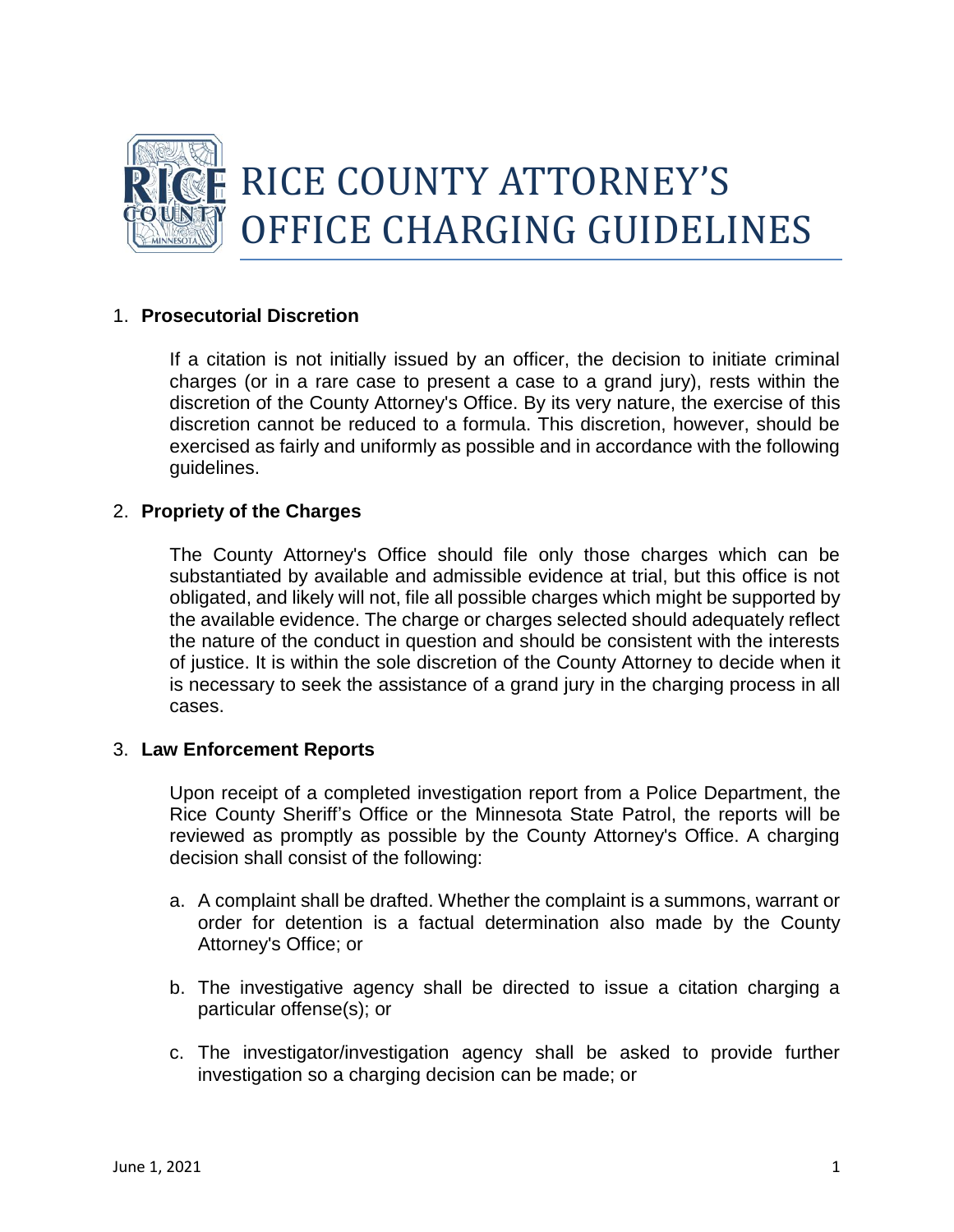- d. The investigating agency/LEC records shall be notified that no charges will be issued.
- e. In most cases, attorneys are expected to make charging decisions within two weeks of a referral. If a decision is not made within 30 days, the attorney assigned to the file shall present an explanation of the delay to the County Attorney, the Chief Assistant or the Attorney's Supervisor.

### 4. **Factors to Consider**

Factors which will be considered by the County Attorney in making the charging decision shall include, but are not limited to, the following:

- a. Whether or not sufficient probable cause exists to believe a crime has been committed and that a particular person committed the crime.
- b. Whether or not all necessary evidence has been gathered.
- c. Whether the investigation/arrest presents search and seizure or other constitutional concerns materially detrimental to a successful prosecution.
- d. The probability of a conviction based upon a review of the evidence that can reasonably be presented at trial.
- e. The characteristics of the offender (i.e., dangerousness, criminal history, the presence of obvious mitigating defenses, etc.).
- f. The nature and circumstances of the offense and the sanctions or punishments that would most likely be imposed if a conviction is obtained.
- g. The valid and substantiated interests of the victim(s).
- h. Undue hardship, or good faith reluctance of witnesses to testify.
- i. Any mitigating or aggravating factual circumstances.
- j. The deterrent value of the prosecution to the offender and to society in general.
- k. Application of community standards.
- l. A history of non-enforcement of the statute.
- m. The cost of prosecution (time and money) and the ability of this office to support that cost in relation to the seriousness of the offense.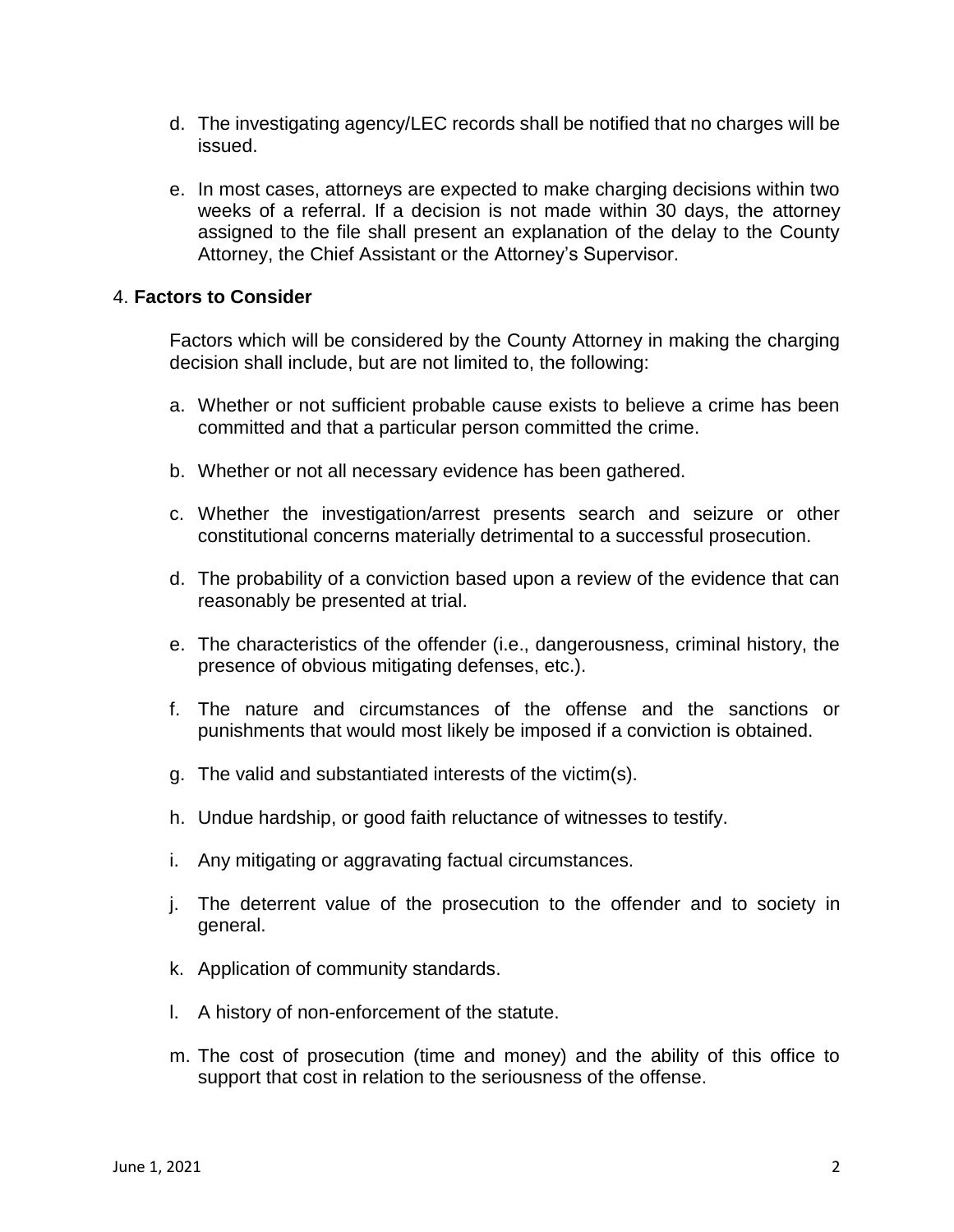- n. The availability of adequate civil remedies to a victim and whether a victim is "promoting" prosecution to accomplish primarily a civil or "collection" goal.
- o. The age of the offense (after reviewing the reasons for delay in investigation or prosecution).
- p. The willingness of the accused to cooperate with law enforcement and aid in the apprehension and conviction of others, equally or more culpable.
- q. The likelihood of prosecution by another criminal justice authority (jurisdiction/venue).

# 5. **Inappropriate Considerations**

- a. The County Attorney's Office should not charge more serious offenses only as a means to leverage the accused to plead guilty to lesser charges.
- b. The County Attorney's Office should not file charges for the purpose of obtaining from a defendant a release of potential civil claims against victims, witnesses, or law enforcement or prosecutorial agencies or personnel.
- c. The County Attorney's Office should not consider any personal or political advantage a prosecution may bring.
- d. The County Attorney's Office shall not consider in any way the race, gender, social status, sexual orientation or the economic status of the accused, victim and/or witnesses when making the charging decision.

### 6. **Specific Charging Considerations**

- a. Misdemeanors: As a general rule, lesser included misdemeanor offenses should not be charged with felony counts, though such counts may be added at trial where appropriate.
- b. Victims Contact: In cases involving a crime against a person, the victim should be contacted. If the victim cannot be contacted prior to charging, efforts should be made to contact the victim as soon as possible. Upon contacting the victim, the prosecutor or his or her representative (the victim advocate) should discuss with the victim the general allegations, charges, court procedures and victim's rights.
- c. Statements of the Suspect: Every effort should be made to obtain a statement from the suspect prior to charging. The requirements of *State v. Scales,* 518 N.W.2d 587 (Minn. 1999), must be met. (e.g., all *custodial* statements from a suspect must be recorded).